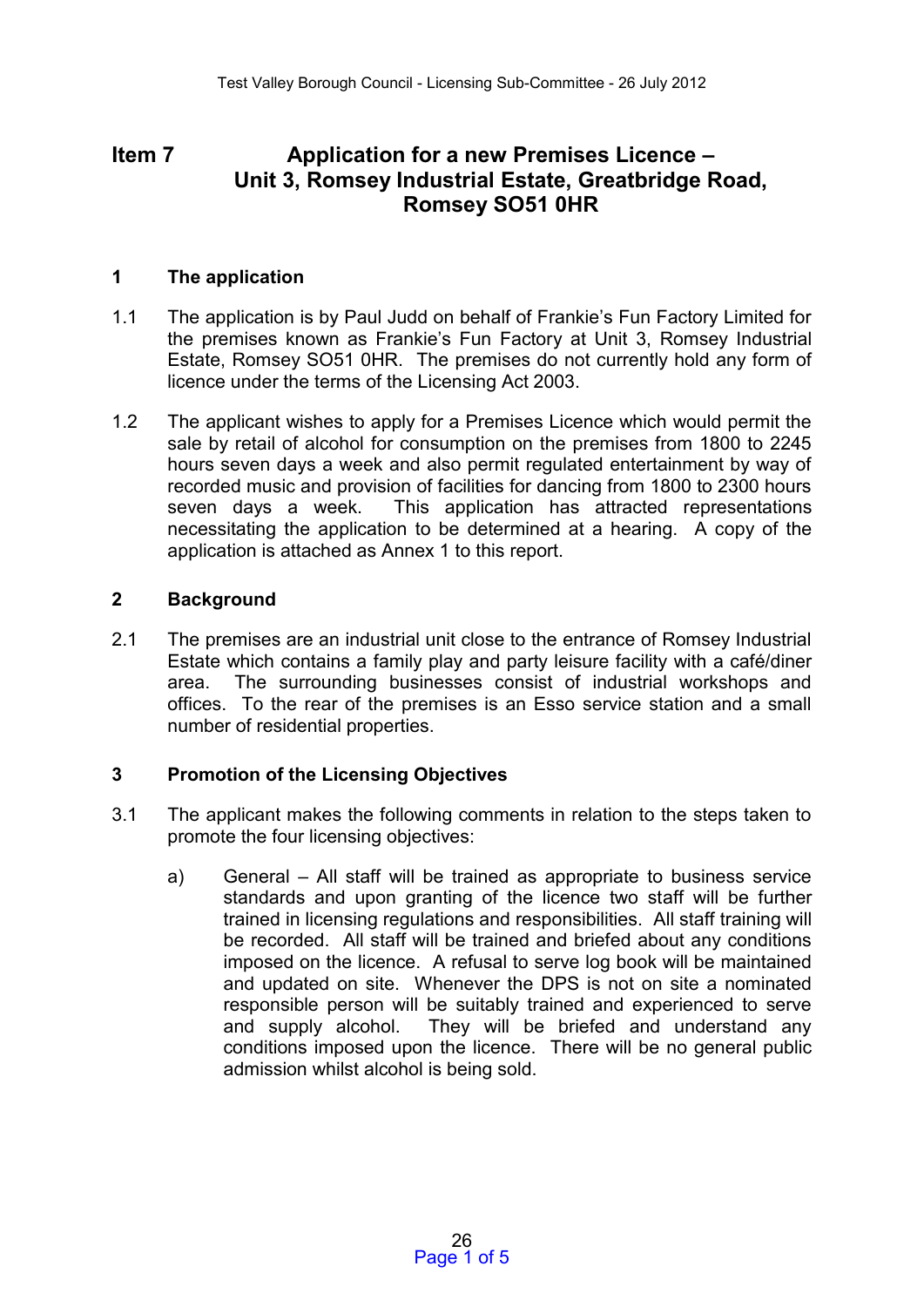- b) The prevention of crime and disorder All staff will comply with any reasonable instruction given by a Police officer. Although the premises does not have a CCTV system, if so required the applicant will install such a system within twelve months. To take an active role in any local Pubwatch scheme. The DPS will maintain in working order a communication system e.g. telephone to call for emergency support if so required. The DPS will report to the local Police any incident of crime or disorder, as soon as is reasonably practicable.
- c) Public safety The DPS will ensure that the building is in a fit and proper condition for public access at all times. The DPS will report as soon as possible any incidents which give cause for concern. The DPS will immediately ask anyone causing a nuisance or inconvenience to others to leave the premises immediately. Risk assessments have been carried out and will be reviewed and updated as and when required, with staff training also updated.
- d) The prevention of public nuisance All guests and visitors into the centre using the licensed facilities will be in attendance at a private function, by ticket only. The public will not be permitted to access this service. Ensure visitors do not cause a nuisance to neighbouring businesses with due consideration to noise, light and litter. Signage will be displayed asking customers top leave the premises in an orderly manner, without causing any disruption to neighbours. Any refuse will be removed and disposed of in the correct and appropriate manner. Any external lighting will be turned off when the premises are closed.
- e) The protection of children from harm All children under sixteen must be accompanied into the centre or will not be admitted. No form of adult entertainment or irresponsible drink promotions will take place or be permitted at any time. A Challenge 21 scheme will be in place. Only an accredited proof of age scheme will be accepted, such as PASS or alternatively only a photographic driving licence or passport will be accepted as proof of age for ID purposes. The business will operate and actively encourage a family friendly environment.

The measures to promote the licensing objectives are of relevance when considering the representations received.

# **4 Relevant Representations – Responsible Authorities**

4.1 **Housing and Environmental Health Service –** The Commercial Team have no comments to make in respect of the licensing objective of public safety. The Environmental Protection Team raises no objection but asks that the applicant be mindful that this area is very quiet at night and would recommend that they implement a system of checks to ensure that music noise cannot be heard at any residential properties and also ask their customers to leave the area quietly.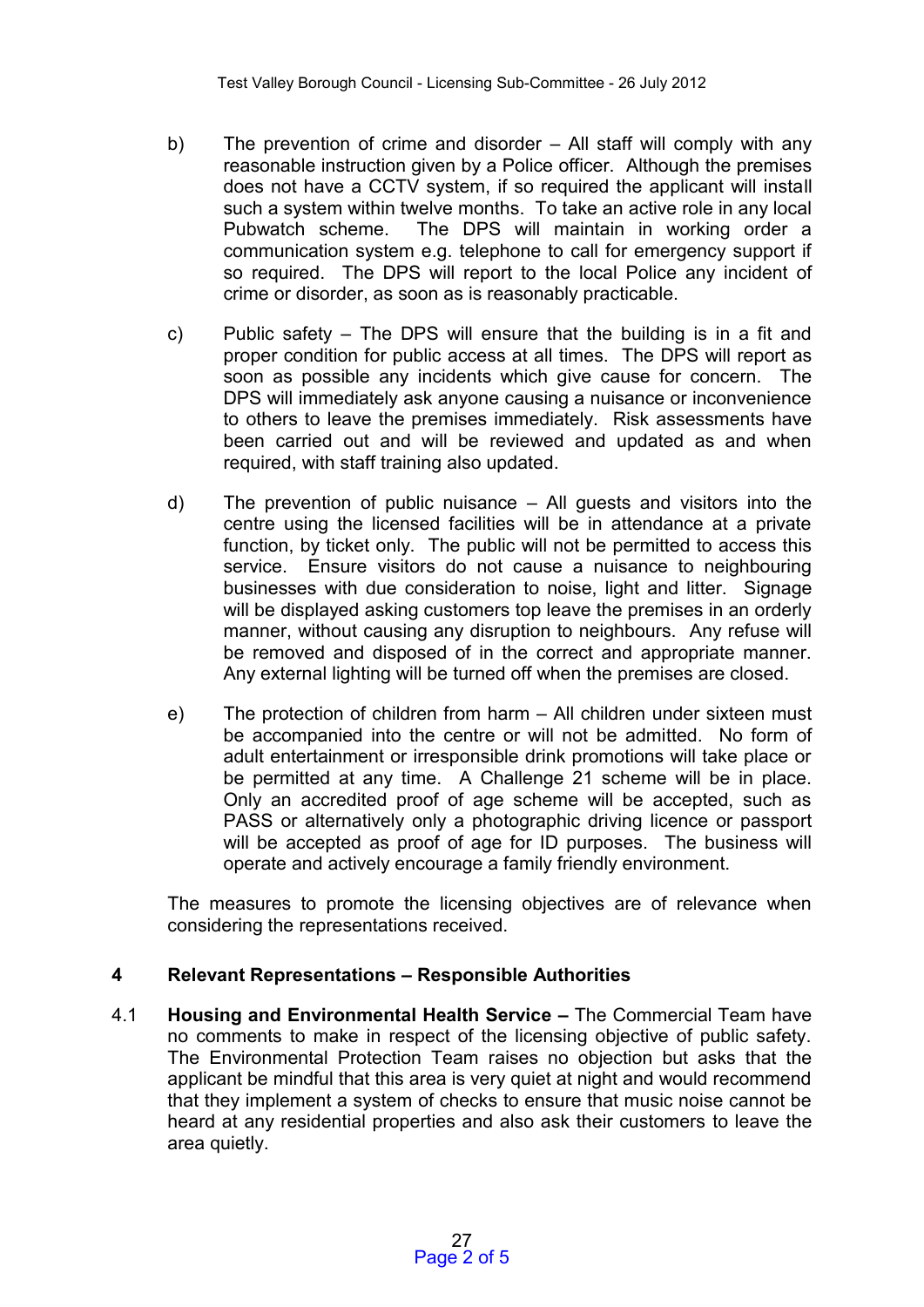- 4.2 **Hampshire County Council Safeguarding Unit**  Does not have any conditions or representations for this application.
- 4.3 **Hampshire Constabulary –** The Police have no objection as the applicant has agreed to the conditions proposed by them which are detailed in Annex 2 attached to this report.

#### **5 Relevant Representations – Other Persons**

- 5.1 C Gardner Objection to the application on the grounds that the licensing objectives of prevention of crime and disorder and prevention of public nuisance will not be achieved. See Annex 3 to this report.
- 5.2 M, D and M Thompson Objection to the application on the grounds that the licensing objective of prevention of public nuisance will not be achieved. See Annex 4 to this report.
- 5.3 A and J James Objection to the application on the grounds that the licensing objectives of prevention of crime and disorder and prevention of public nuisance will not be achieved. See Annex 5 to this report.
- 5.4 E and J Rusher Objection to the application on the grounds that the licensing objectives of prevention of crime and disorder and prevention of public nuisance will not be achieved. See Annex 6 to this report.
- 5.5 D and K Massey Objection to the application on the grounds that the licensing objectives of prevention of crime and disorder, public safety and prevention of public nuisance will not be achieved. See Annex 7 to this report.
- 5.6 M and A Viney Objection to the application on the grounds that the licensing objectives of prevention of crime and disorder, public safety and prevention of public nuisance will not be achieved. See Annex 8 to this report.

### **6 Policy Considerations**

6.1 It is considered that the following extracts from the guidance issued by the Secretary of State under section 182 of the Licensing Act 2003 are relevant.

2.1-2.16 – Crime and disorder 2.33-2.40 – Public nuisance 8.34-8.44 – Steps to promote the licensing objectives 9.1, 9.3, 9.12, 9.27-9.40 – Determining applications 10.1-10.19 – Conditions

A copy of the Secretary of State's Guidance will be provided at the meeting for Members of the Sub Committee. Additional copies can be obtained from the Home Office website.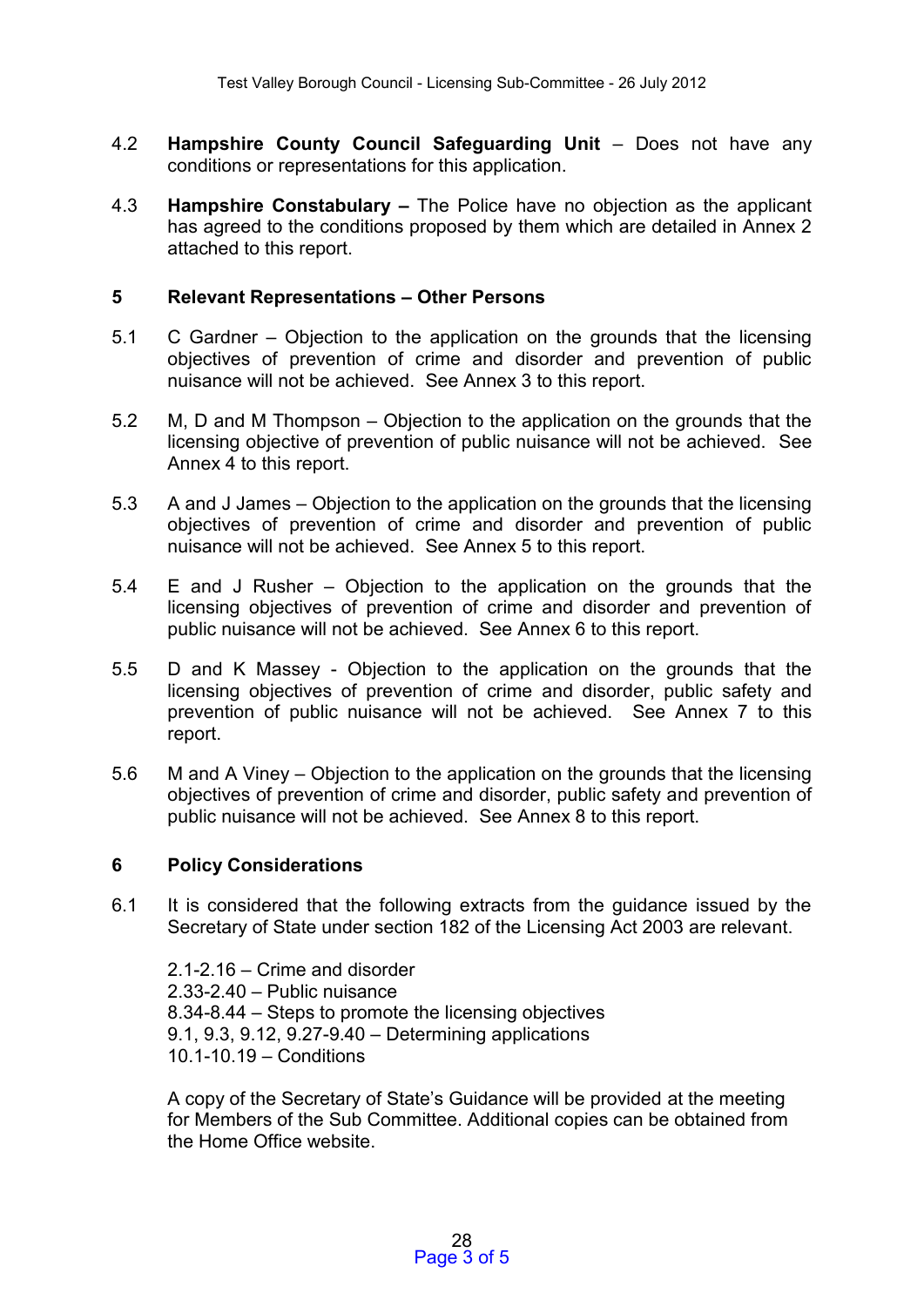6.2 It is considered that the following extracts from the Licensing Authority's own Statement of Licensing Policy are relevant to this application:

Section A: Prevention of Crime and Disorder

Section C Prevention of Public Nuisance

The Statement of Licensing Policy has either previously been provided for Members of the Sub Committee or will be provided at the hearing. Copies can also be obtained from the Licensing Section of the Legal and Democratic Service or downloaded from the Council's website.

### **7 Observations**

- 7.1 The Committee is obliged to determine this application with a view to promoting the four licensing objectives of prevention of crime and disorder, public safety, prevention of public nuisance and the protection of children from harm. In making its decision, the Committee is also obliged to have regard to the national Guidance and the Council's own Statement of Licensing Policy. The Committee must also have regard to all of the representations made and the evidence it hears. The Committee must take such of the following steps as it considers appropriate for the promotion of the licensing objectives:
	- a) Grant the application as requested
	- b) Modify the conditions of the licence, by altering or omitting or adding to them. (The Committee may where appropriate attach different conditions to different parts of the premises concerned and/or to different licensable activities).
	- c) Reject the whole or part of the application (in the case of the latter for example by only allowing some of the licensable activities or permitting them to take place at times other than those requested).

The Committee is asked to note that it may not modify the conditions or reject the whole or part of the application merely because it considers it desirable to do so. It must actually be appropriate in order to promote one or more of the four licensing objectives:-

- a. Prevention of crime and disorder
- b. Public safety
- c. Prevention of public nuisance
- d. Protection of children from harm